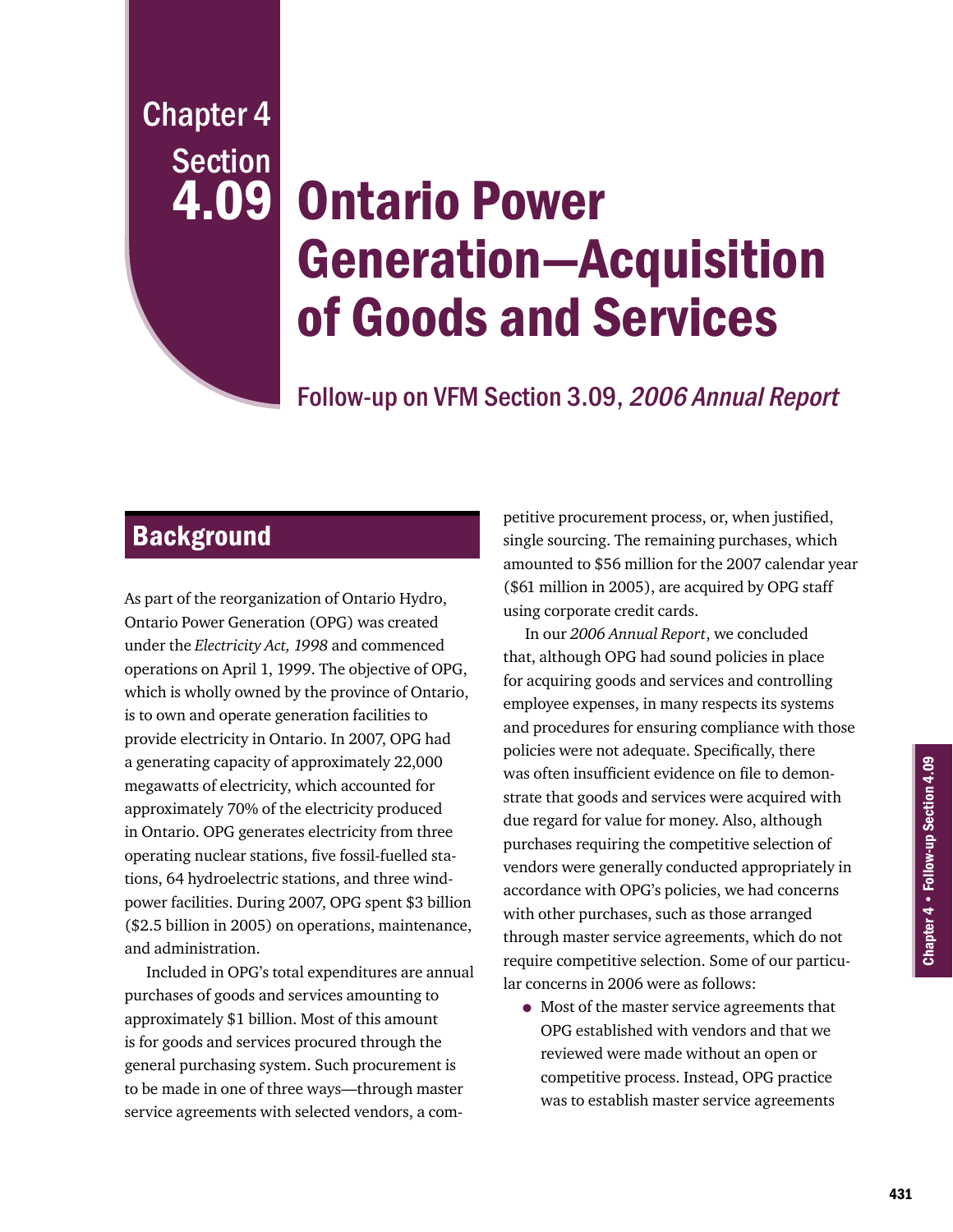with those vendors that had carried out business with OPG for some period of time. As well, we found that most of the master service agreements did not have fixed rates for specific services, typically a key benefit of such agreements.

- The single-source purchases we reviewed, of such items as temporary staff, equipment, and consulting services, ranged from \$110,000 to \$2.6 million. We noted that the explanations for single sourcing such large purchases either were not documented or were inadequate to justify not carrying out a competitive process.
- In the five years that OPG had outsourced its information technology services, OPG had not audited the service provider with respect to its provision of services, setting of fees, and performance reporting, even though the contract allowed for this. Given that this contract is worth approximately \$1 billion over a 10-year period, such periodic audits would be a sound business practice to provide assurance that the contractor is furnishing accurate and reliable data to support its fees and performance.
- We noted in our review of travel and purchasing credit-card payments numerous examples where supporting documentation was inadequate for managers to properly assess what was purchased and how much was paid for each item. As well, managers may be the only ones reviewing these transactions, which makes effective supervisory review a critical internal control for ensuring that such purchases are appropriate and compliant with policy. However, these reviews were often not completed satisfactorily.

We made a number of recommendations for improvement and received commitments from Ontario Power Generation that it would take action to respond to the issues raised.

## **Current Status of** Recommendations

According to information received from Ontario Power Generation, a number of significant internalcontrol improvements have been made to address the recommendations in our *2006 Annual Report*. The Current Status of actions taken on each of our recommendations is as follows.

## Purchase of Goods and Services

## Master Service Agreements

#### Recommendation 1

*To maximize cost savings through the use of master service agreements, Ontario Power Generation should:*

- *consider establishing master service agreements through a competitive process;*
- • *limit agreements to <sup>a</sup> defined time period, with set terms and conditions, including pricing;*
- *consider implementing a second-stage competition among vendors, especially for significant purchases where there is more than one vendor with a master service agreement that can provide the required goods and services; and*
- *maintain information on all the agreements from the generating plants and the corporate office in a central registry available to all corporate users.*

#### Current Status

OPG informed us that it was using a competitive process for all new or renewed master service agreements when there is more than one supplier. These agreements are to include agreed-upon terms such as standards of care, insurance, credit provision, events of default, defined contract period, and termination. The scope of work for services or the specifications for goods, as well as any special pricing terms, completion schedule, quantity, and other such details are agreed to and outlined in a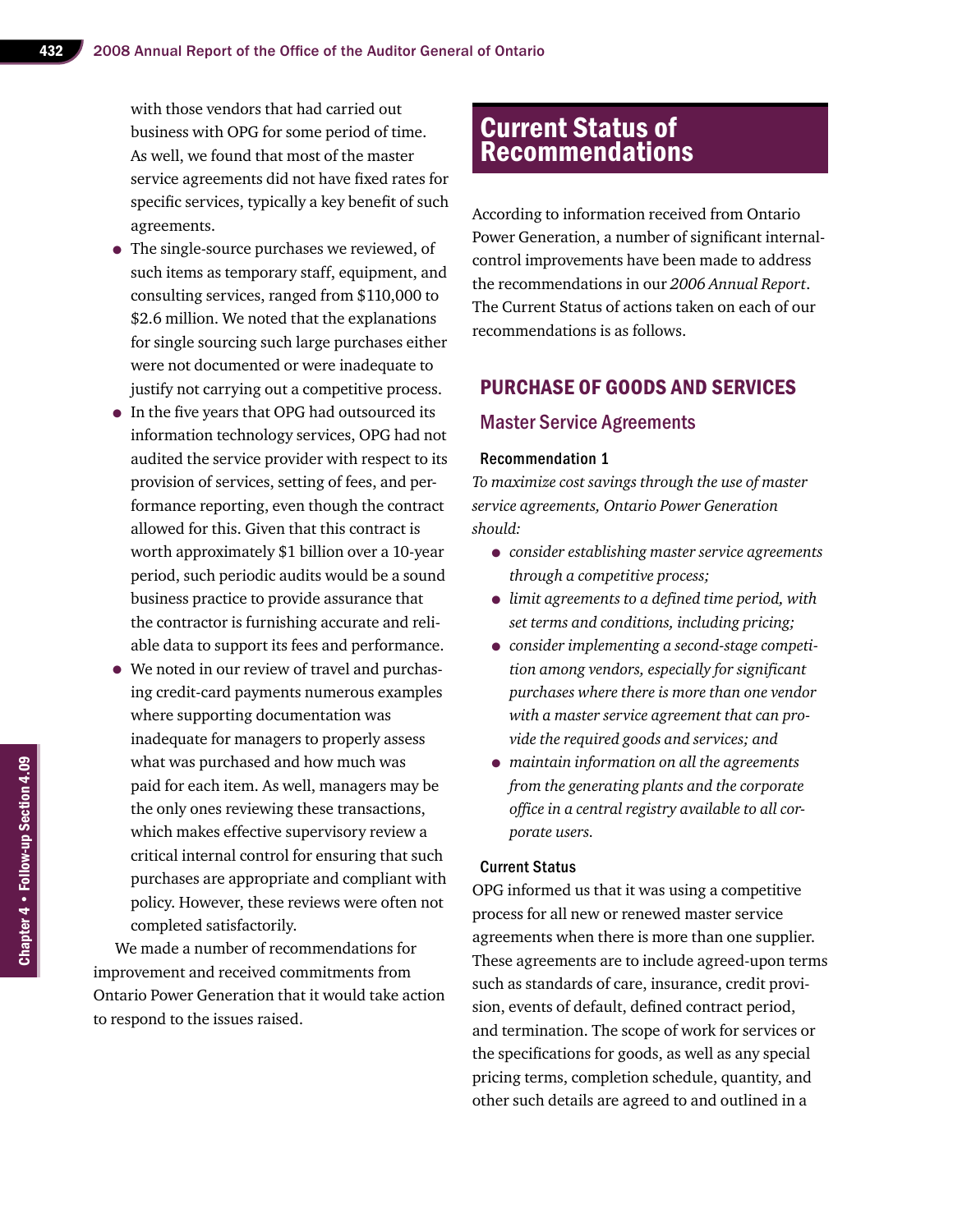separate transaction document at the time of each purchase. OPG also implemented a guideline in its procurement-activities policy that defines when a second-stage competitive process must be used.

To manage and oversee master service agreements better, OPG established a central registry to which each generating plant and the corporate procurement section is to submit information on all the current and new agreements. This should help reduce the risk of having a number of agreements with the same vendor for similar services at different prices, terms, and conditions.

## Needs Justification

#### Recommendation 2

*To ensure that goods and services are acquired in the most economical manner, Ontario Power Generation should, before purchasing goods and services, conduct and document a proper evaluation of its needs and available resources, including an assessment of corporate-staff-resource alternatives before contracting externally for services.*

#### Current Status

OPG informed us that it is the responsibility of the person who requests the purchase to ensure that it is properly justified. OPG uses a "scope of work" document as part of the request-for-quotes and request-for-proposals process. This document includes a description of the need that the good or service to be purchased is to meet and contains specific requirements for potential vendors. OPG uses this document to help it develop evaluation criteria to assess which vendor proposal will best meet OPG's needs.

OPG informed us that, to assess whether it might already have the internal staff resources to meet a particular need, it reviews current staffing levels against work requirements as part of its annual business-planning process. Each business unit plans for the need to supplement regular employee resources to satisfy periods of peak demand. OPG

believes that it is more cost-effective to hire external contractors for peak-period demand.

## Competitive Selection of Suppliers

#### Recommendation 3

*To ensure that goods and services are acquired at the best available price and that all qualified vendors have an opportunity to compete for Ontario Power Generation business, Ontario Power Generation should minimize its single-source purchases, and, where it deems such purchases are necessary, ensure that the reasons for, and costs of, all singlesourcing arrangements are adequately justified and documented.*

## Current Status

OPG implemented a new guideline that became effective in July 2007 requiring that the requisitioning department justify and document all singlesource purchases over \$10,000. This process is then reviewed by supply-chain departments, which either propose alternative purchasing strategies or give approval to proceed. Examples of justifiable single-source situations include:

- unforeseen emergencies where the time required for a competitive process would adversely impact production;
- a declared generation threat where a rapid single-source purchase would prevent or reduce the duration of a forced outage;
- a requirement that goods be purchased from the original equipment manufacturer in order to meet specific or technical requirements; and
- a purchase that is required in order to honour guarantees or maintain warranties.

## Procurement Management and Control

#### Recommendation 4

*To better manage and control the procurement of goods and services, Ontario Power Generation should:*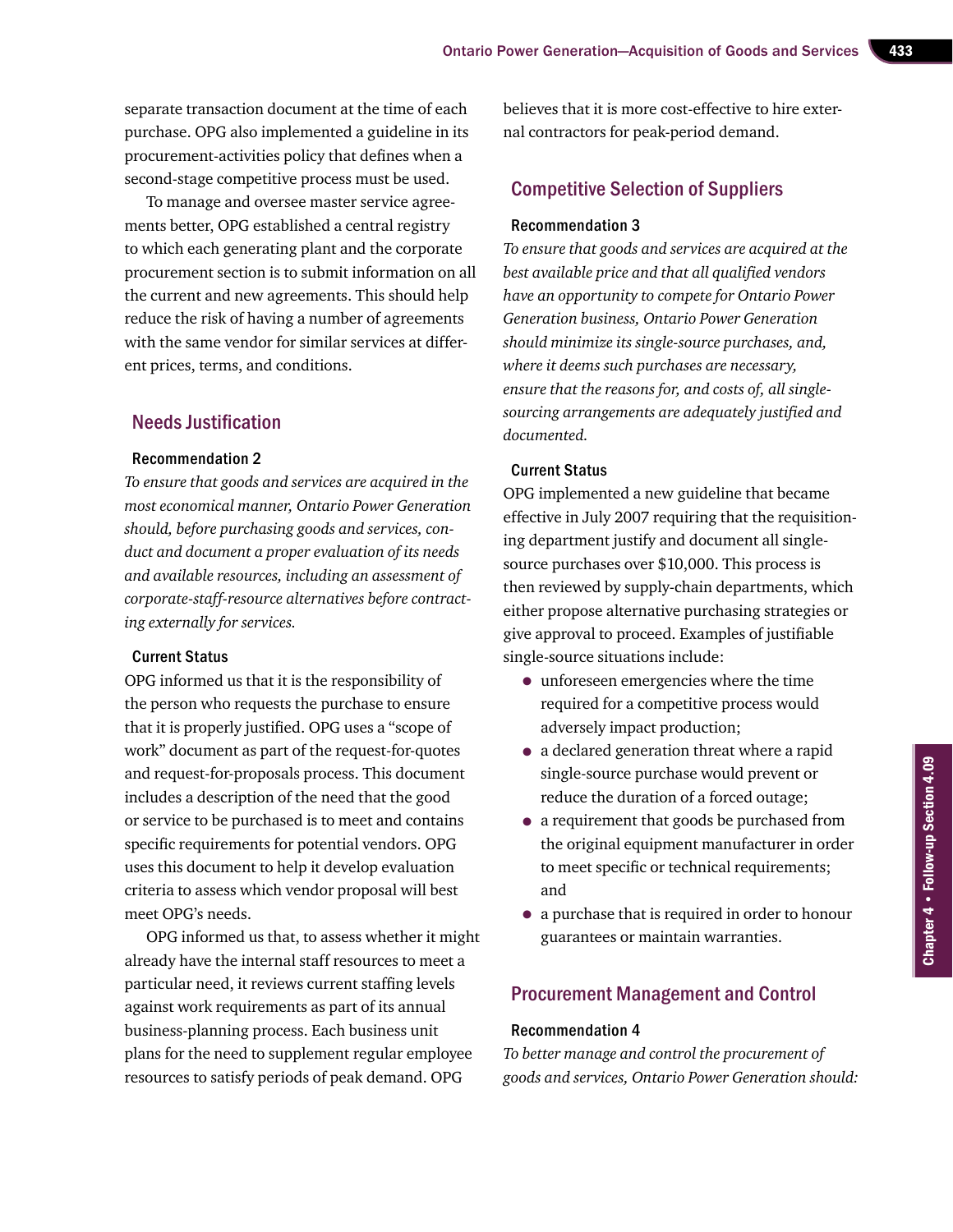- *ensure that it has, for each major procurement, a formal signed contract or other documentation that defines the responsibilities of both parties, including the price and specific deliverables to be provided;*
- *establish monitoring procedures to ensure that payments for goods and services do not exceed contract prices; and*
- *ensure that any changes to the original contract terms and conditions are adequately justified and properly documented.*

## Current Status

OPG informed us that it has put procedures in place to ensure that all purchases are supported by a signed contract or purchase order. To help OPG effectively monitor suppliers to ensure that they meet their obligations, the contracts or purchase orders must include the terms and conditions, price, and deliverables to be provided by the supplier. In this regard, all purchases over \$1 million require a formal contract while lesser amounts require only a purchase order. In addition, OPG informed us that the person approving the invoice is responsible for verifying the rate on the invoice against the negotiated rate in the agreement or purchase order before approving and paying the invoice. OPG has also implemented procedures to monitor increases to contract prices. If contract prices are exceeded, OPG now requires that the incremental cost be reviewed prior to issuing a new or revised purchase order to determine if a competitive or single-sourcing process should be followed for the additional cost.

OPG informed us that effective July 2007, it implemented new purchase-order documentation procedures requiring that any changes to the original contract prices and conditions be justified, documented, and included in the purchase-order file. This should help OPG to properly ensure that suppliers provide the stated deliverables according to the signed agreements and amendments.

## Vendor Performance Evaluations

### Recommendation 5

*To help ensure that the proposed central vendor registry fulfills its objectives and that prior experience with vendors is taken into consideration in vendor selection, Ontario Power Generation should implement procedures to ensure that vendors are evaluated upon completion of the procurement process and before awarding any subsequent contracts.*

## Current Status

OPG informed us that to ensure that evaluations are completed on a consistent basis, it has developed a supplier-performance monitoring and scorecard procedure to evaluate vendors. Information so collected is kept on a central registry of vendor performance evaluations. This allows OPG staff to exchange feedback with the vendors, identify performance improvement areas, and develop plans with vendors to improve performance. The system also helps OPG assess its previous experiences with a vendor during the supplier-selection process for new contracts. In evaluating supplier performance, OPG now considers the following areas: environment, health, and safety; price and cost; schedule and delivery; quality performance; technical performance; responsiveness; and management of the supplier.

The frequency of an evaluation will depend on whether a vendor is a company-wide or a strategic supplier. Evaluations must be completed at least once a year for company-wide suppliers—those that provide services to more than one business unit and for strategic suppliers with a master service agreement for more than \$5 million over the life of the agreement. For other suppliers, each business unit determines the frequency of evaluation.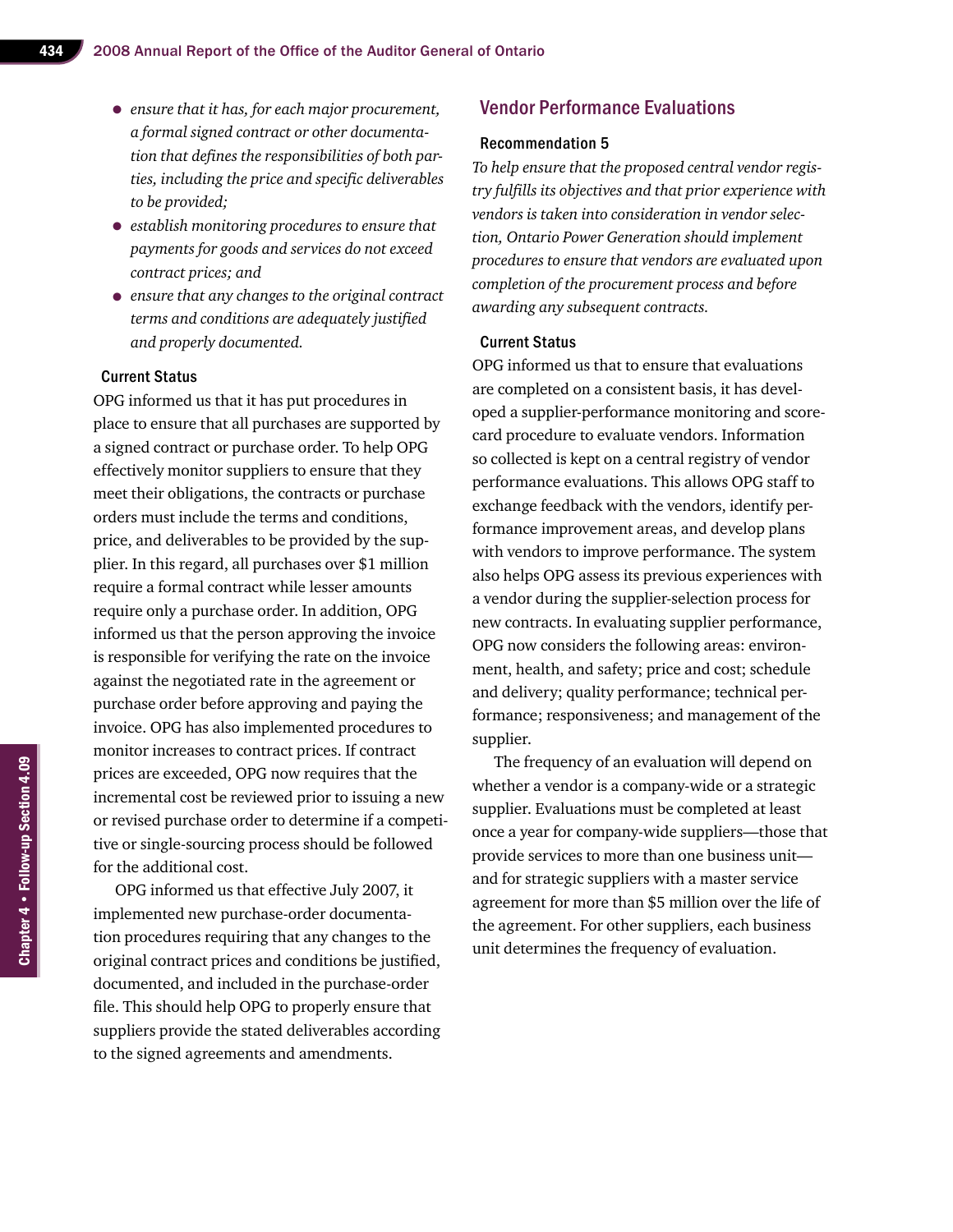## Outsourced Information Technology Services

#### Recommendation 6

*To ensure that it receives value for money from its information technology outsourcing initiative, Ontario Power Generation should:*

- *implement a periodic audit process to verify the accuracy and reliability of the information submitted by the vendor with respect to costs and performance; and*
- *consider utilizing external consulting expertise to assist with its unit-price negotiations for the 2005–10 portion of the information technology service contract.*

### Current Status

In June 2007, OPG engaged an external third party to help conduct an internal audit review to determine the accuracy and reliability of the information provided by the vendor of outsourced information technology services with respect to the two year "gain-share" phase of the contract and the performance standards agreement. The gain-share agreement stipulated that any cost savings realized during the years 2003 to 2005 be split between OPG and the vendor, and then be locked in for the remainder of the agreement through a fixed effective price. The audit recommended that OPG and the vendor should make minor adjustments to the gain-share costs and incentives. In addition, OPG informed us that it will carry out other audits on an ongoing basis to review items such as performance reporting to meet OPG audit and regulatory requirements.

In December 2006, OPG hired a consultant to assist in the unit-price negotiations for the portion of the information technology contract covering the years 2005 to 2010. OPG informed us that negotiations with the service provider concluded that unit pricing could not be implemented as originally contemplated in the agreement, which was to be negotiated on the basis of service volumes and the service provider's costs. However, unit pricing incorporating market-based pricing remains one of

OPG's goals for this contract. OPG is working with the service provider to collect the relevant volume data needed to support the negotiation of unit pricing. This approach has been incorporated into a strategy that OPG informed us is being considered to renew or replace the existing outsourcing agreement.

OPG advised us that, as a result, the current pricing model is based on the effective price established as of January 1, 2005, which reflects the results of the gain-share phase of the contract. Costs for growth in services are determined through an open-book process and agreed to by both parties as in previous phases of the contract. The review carried out by the consultant determined that this process was cost-effective and provided OPG with value for money.

## Corporate Credit-card Purchases

## Submission of Supporting Documents

## Recommendation 7

*To help ensure that only valid expenditures are charged to corporate credit cards and that such cards are used in accordance with its policies, Ontario Power Generation should implement more effective procedures to ensure that cardholders submit the necessary documentation for travel- and purchasingcard expenses and that supervisory oversight and approval controls are working effectively.*

## Current Status

OPG advised us that, after our 2006 audit, it established a process to locate all missing receipts for travel and goods charged to credit cards. In addition, OPG informed us that it implemented a new control whereby the expense reports will no longer be approved unless receipts are attached electronically. OPG has also established an additional level of audit on a sample basis to verify that receipts are attached to expense reports.

If no receipts are submitted within 60 days for purchases on corporate credit cards, follow-up action is taken with the cardholder. If the cardholder does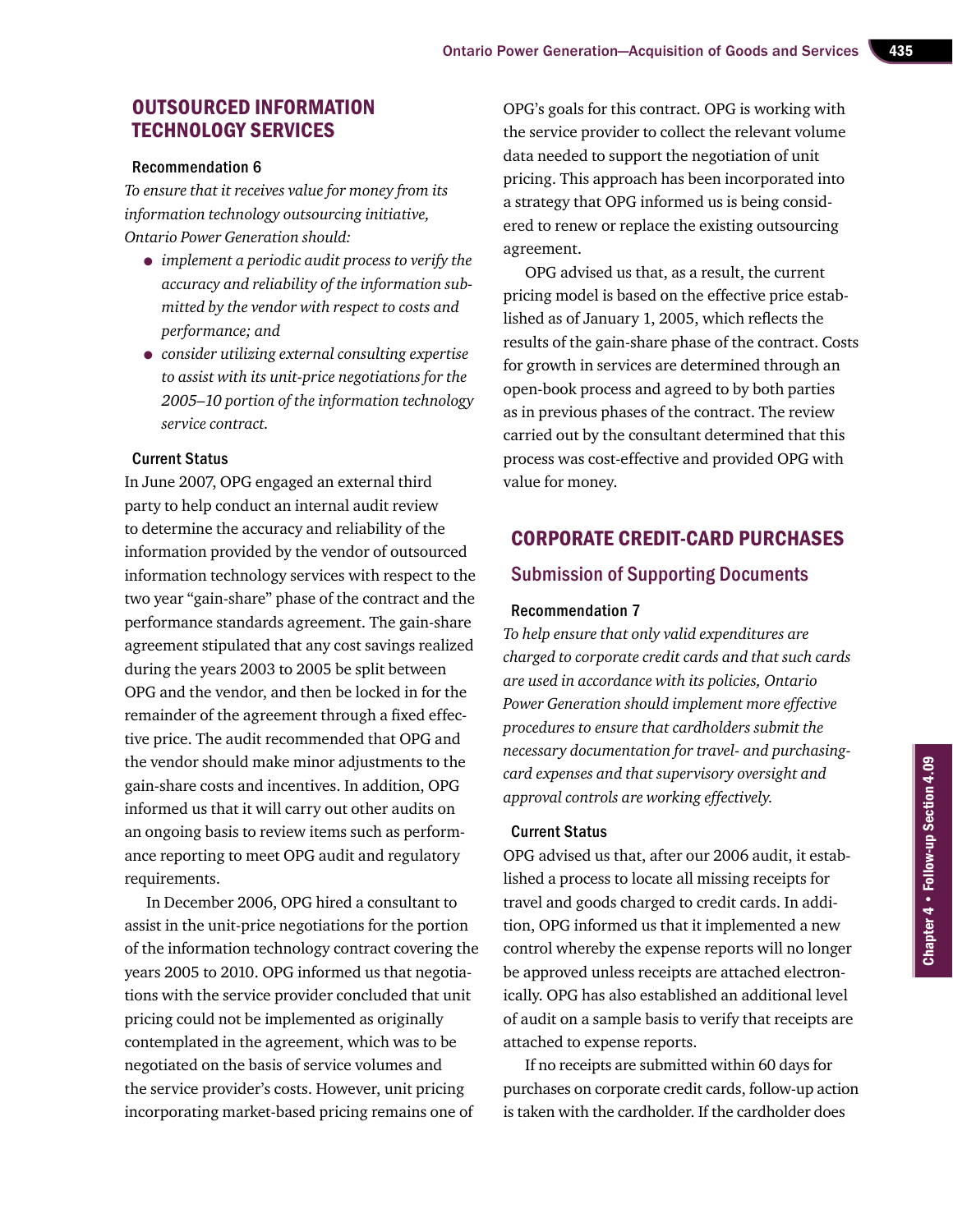not provide the required receipts, the purchase card will be suspended. OPG informed us that to help ensure that only valid expenditures are charged to the corporate purchasing card, it has blocked purchases through the Merchant Category Code for expenditures, such as meals and hotels, that should be charged only to corporate travel cards. OPG was also in the process of implementing a policy requiring two signatures for all exceptions to the blocked Merchant Category Codes.

## Minor Fixed Assets

#### Recommendation 8

*To help ensure that all minor fixed assets are properly recorded and safeguarded, Ontario Power Generation should:*

- *review corporate credit-card purchases for any minor fixed assets and follow up to confirm that such assets are properly reported to the assetprocessing centre; and*
- *reinforce the policy requirements that cardholders and their managers are accountable for the proper reporting and safeguarding of minor fixed assets.*

## Current Status

After our audit in 2006, OPG changed its policy with respect to recording minor asset purchases in its fixed-asset system. Originally, all asset purchases over \$2,000 were to be recorded and tracked, but the current policy requires that only purchases over \$25,000 are to be recorded. OPG informed us that the corporate credit cards used by employees have a transaction limit of \$10,000, which is lower than the threshold for recording items in the fixed-asset system. Accordingly, there should be no items purchased on the corporate credit cards that need to be captured in the fixed-asset system. However, it is still the manager's responsibility to safeguard minor fixed assets up to the capitalization threshold.

In addition, to ensure that low-value items below the minor fixed-asset threshold are adequately safeguarded, OPG's internal audit

branch will perform an annual physical existence test on a sample of such items purchased with corporate credit cards that are below OPG capitalization threshold of \$25,000.

## Employee-recognition and Gift Purchases

#### Recommendation 9

*To help ensure that employee-recognition practices are consistent among business units, are reasonable, and comply with income-tax requirements, Ontario Power Generation should:* 

- *provide corporate-wide guidance on employeerecognition and gift purchasing; and*
- *establish procedures to ensure that all employee benefits are reported to the payroll department as required and implement procedures to monitor compliance.*

## Current Status

OPG informed us that changes were made to its business travel and expense procedure in June 2007 to address employee recognition and other events. The new procedure requires that recognition programs be approved in advance by the OPG Executive Committee to ensure that they are consistent across OPG and are not excessive. The new procedure further requires that managers and supervisors review specific expenses for eligibility and compliance with policy, and determine any related income-tax implications. In addition, employee-recognition awards with any monetary value are not permitted, except for designated service-recognition gifts and recognition based on pre-approved annual plans.

The revised business travel and expense procedure requires that managers and supervisors approving a taxable benefit inform the Human Resources Compensation and Benefits Department in writing to ensure that a taxable benefit is properly recorded. Canadian income-tax rules consider recognition in the form of cash or "near cash" to be a taxable benefit. Non-cash awards are a taxable benefit where an employee receives more than two